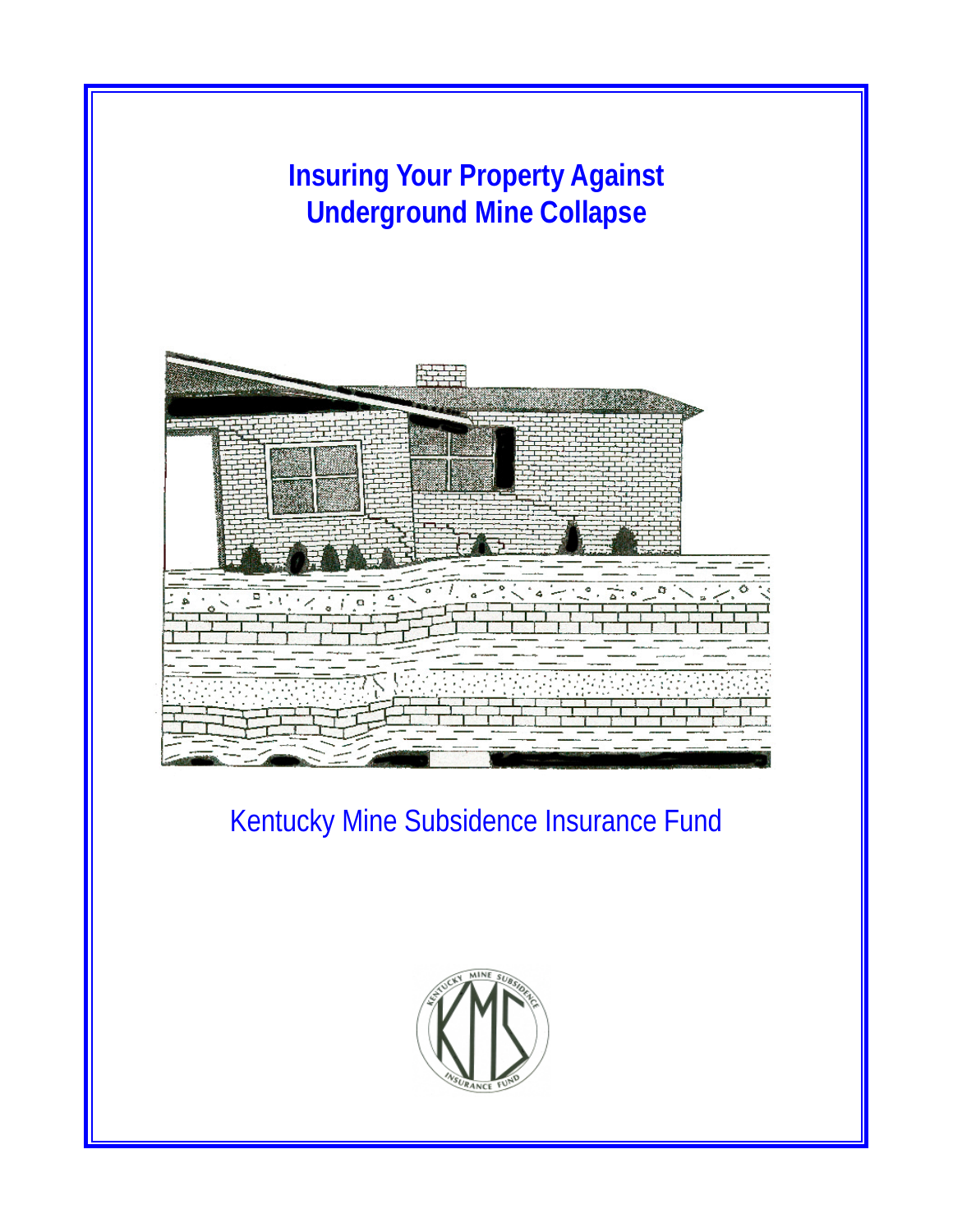Kentucky Mine Subsidence Insurance Fund Kentucky Department of Insurance P.O. Box 517 Frankfort, KY 40602-0517

*Illustrations on Pages 2-3 courtesy of the Illinois Mine Subsidence Insurance Fund.*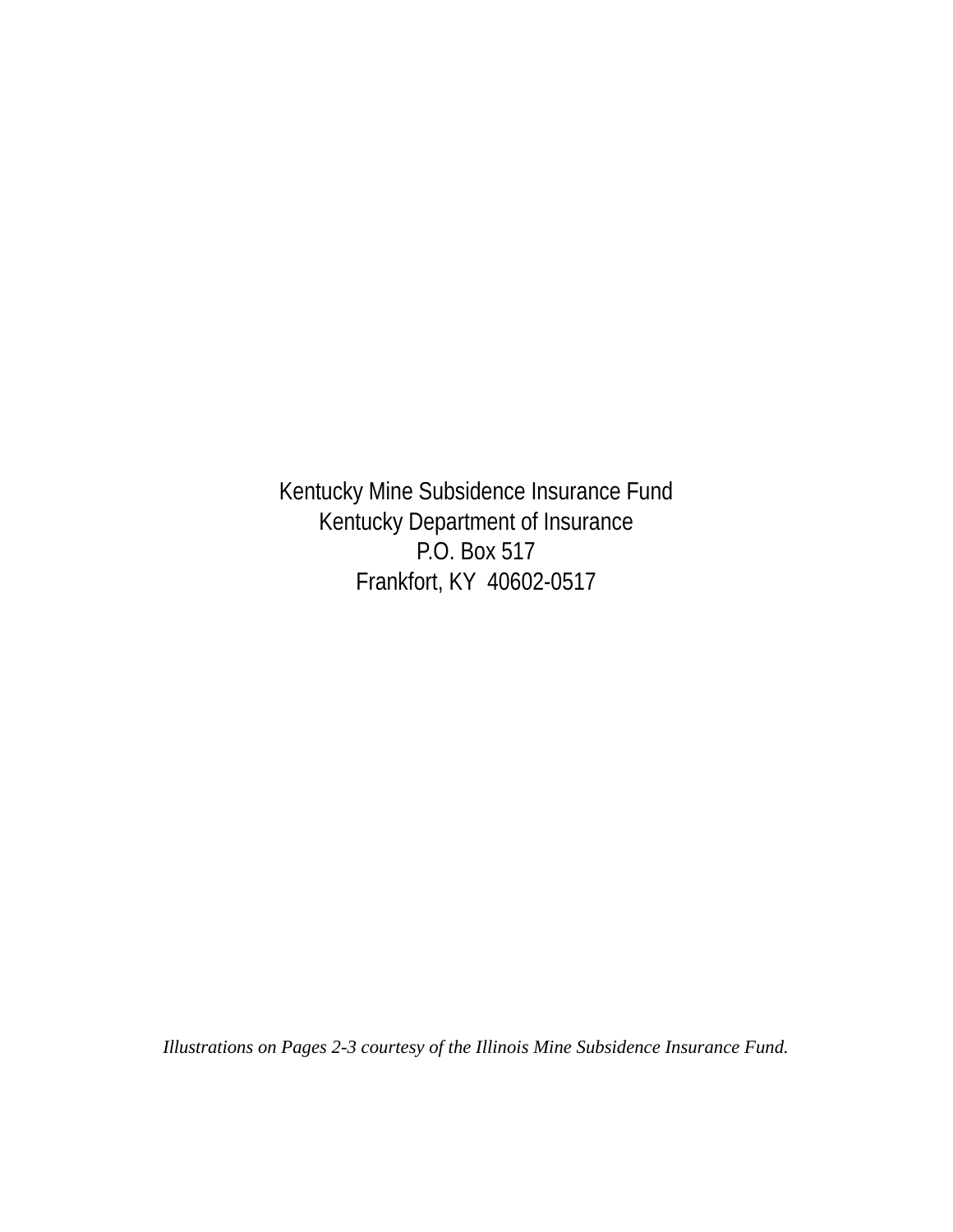

Mine subsidence -- collapse of underground coal mines resulting in damage to a surface structure.

# Mine Subsidence Insurance Fund

# **History of the Fund**

In 1984 the federal government appropriated funds to coal mining states so that programs could be developed to insure property owners against coal mine subsidence. During that same year, Senator Ken Gibson of Madisonville sponsored Senate Bill 84, establishing the Kentucky Mine Subsidence Insurance Fund (KMSIF). After a two-year period of planning and development, the KMSIF began operations on Nov. 1, 1986. Insurance companies could begin offering coverage to families and businesses whose property was at risk of coal mine subsidence damage.

# **Fund Covers Damage Due to Mine Collapse**

A typical homeowners insurance policy *does not* provide coverage for damage originating from earth movement, settling, shrinking, bulging or expansion of soil, including the resultant cracking of pavements, patios, foundations, walls, floors, roofs or ceilings.

Therefore, without the KMSIF, a property owner suffering a loss from underground coal mine subsidence would not be insured and would have to seek legal remedy against the coal mine owner(s). Unfortunately, many underground mine owners have moved out of state, gone out of business, or can't be found, so property owners have no course of action to recover for their damages. The KMSIF allows for property owners to recover damages without spending their time and money on legal action.

While stabilizing the ground is the main focus of the Federal Office of Surface Mining and Kentucky's Abandoned Mine Lands programs, these agencies cannot address damaged structures. The KMSIF responds to structural damage resulting from the collapsing of underground coal mines.

# **"Mine Subsidence" Defined**

The KMSIF offers insurance against the peril of coal mine subsidence. The statutory definition of *mine subsidence* is "the collapse of underground coal mines resulting in direct damage to a structure. It does not include loss caused by earthquake, landslide, water seepage or leakage, volcanic eruption or collapse of storm and sewer drains." Coal mine subsidence means the collapse of an underground coal mine resulting in damage to a surface structure.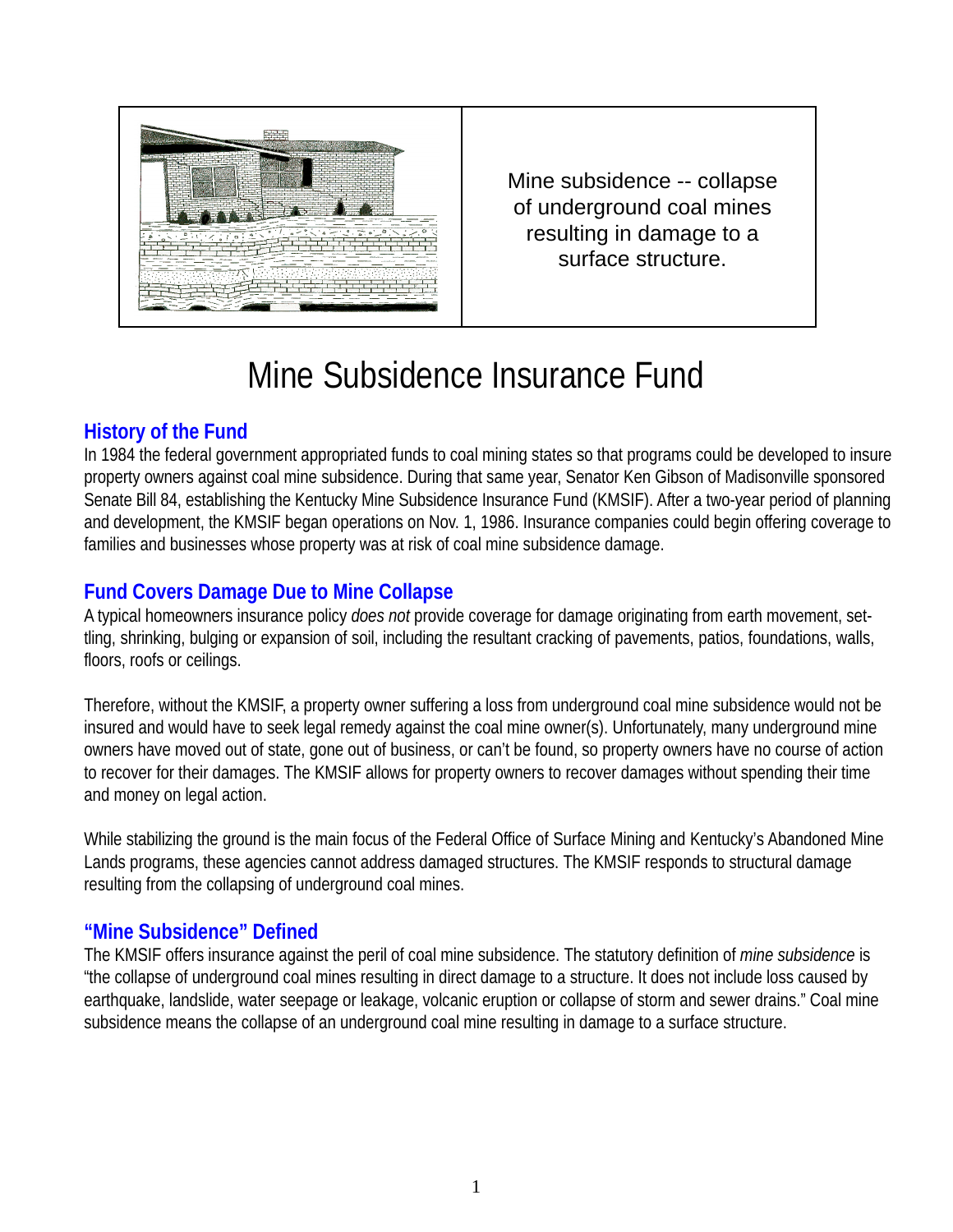Coal mine subsidence normally begins when a support pillar collapses or part of the mine roof gives way. The subsidence can occur immediately or many years after the mining has been completed, depending on the type of mining and the geological framework of the area in question. Other factors involved in the collapse or failure of a coal mine are the size and type of the supports, the makeup of the overburden (soil and rock over the coal seam) and the type of rock below the coal seam.

By definition coal mine subsidence *does not* include damage from blasting or the effects of strip (surface) mining. The Fund only covers damages resulting DIRECTLY from the collapse of an underground coal mine. The current limit of insurance coverage under the Mine Subsidence Fund is \$300,000 per structure.

Homeowners who experience significant structural damage might have to leave their homes temporarily because they are uninhabitable. In these cases, the Mine Subsidence Fund covers the additional living expense necessary to pay costs associated with the homeowners' temporary living arrangements. This additional living expense policy limit is \$25,000.

# **Pre-existing Damage Not Covered**

Insurance policies are date driven/time sensitive. If coal mine subsidence damage has taken place before creation of KMSIF (1987) or before insurance coverage became effective on a structure, then no coverage can be provided for those damages.

# **Types of Coal Mine Subsidence**

*Sags (depressions)* — Sag coal mine subsidence occurs as a gentle depression over a large area. Sags can form when a large area of coal was mined, or where several adjacent pillars have failed simultaneously.

Over time, the weight of the overburden overcomes the strength of the remaining pillars. A small or weak pillar may fail (collapse) suddenly. The weight carried by the pillar is then transferred to adjacent pillars. This sudden change can cause several pillars to fail, causing a chain reaction until a new equilibrium is reached.

As the roof sags into the mine void, the ground surface will sag correspondingly. As the ground surface sags, it pulls away from the edge of the trough and creates tension cracks around the perimeter. Subsequently, the ground is compressed in the center of the trough and a small ridge can form. The surface tilts where the ground curves into the trough. These movements result in horizontal tension, compression and tilting of the ground surface.

The area affected by a collapsing underground coal mine can be larger on the surface than below ground. This phenomenon is known as the *angle of draw*. The angle of draw is normally dictated by the thickness of the seam of coal mined and the distance between the surface and the mine. The deeper the coal mine, the larger the area of surface

disturbance. However, the magnitude of the subsidence is less. The closer the coal mine is to the surface the greater the amount of sag subsidence (depth) but the surface area affected is smaller.

This shallow coal mining typically leads to another type of subsidence known as *pit* subsidence.

*Pits* — Pits can form over shallow coal mines where the mining is less than 100 feet deep. They frequently occur where the depth to the mine void is less than 50 feet. Once settlement has reached the surface, pits usually develop over a few days and represent mostly vertical movement. The depth of pits can vary from a few inches up to eight feet or more. The size can be two to 40 feet in diameter.



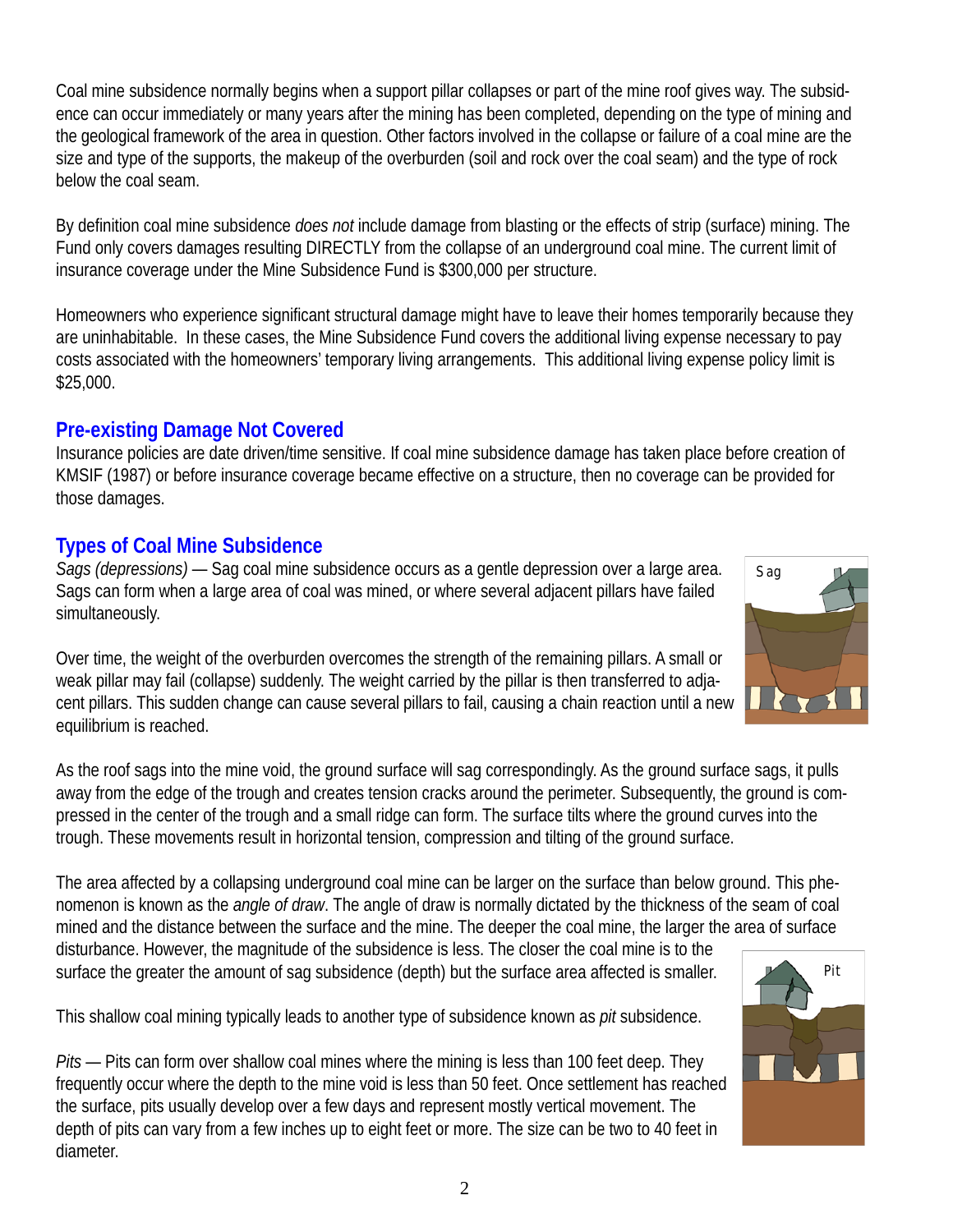

#### **Participating Counties in Kentucky**

The mine subsidence endorsement is automatically added onto insurance policies in the counties whose fiscal courts have voted to be included in the program. The following counties are participating in the KMSIF: Bell, Boyd, Breathitt, Butler, Carter, Christian, Clay, Daviess, Edmonson, Elliott, Floyd, Greenup, Hancock, Harlan, Henderson, Hopkins, Jackson, Johnson, Knott, Knox, Laurel, Lawrence, Lee, Leslie, Letcher, Martin, Mc-Creary, McLean, Morgan, Muhlenberg, Ohio, Owsley, Perry, Union, Webster, Whitley and Wolfe.



*Longwall* — Longwall mining involves the total removal of coal from a predetermined area. Nothing is left to support the roof and overburden so subsidence is almost immediate and complete. Unlike traditional room-and-pillar mining,\* once a longwall mine or panel has subsided the vertical movement will cease as the void has been filled.

\* A method of underground mining in which approximately half of the coal is left in place to help support the mine roof and control the flow of air in the active mining area. Large "pillars" are left while "rooms" of coal are extracted.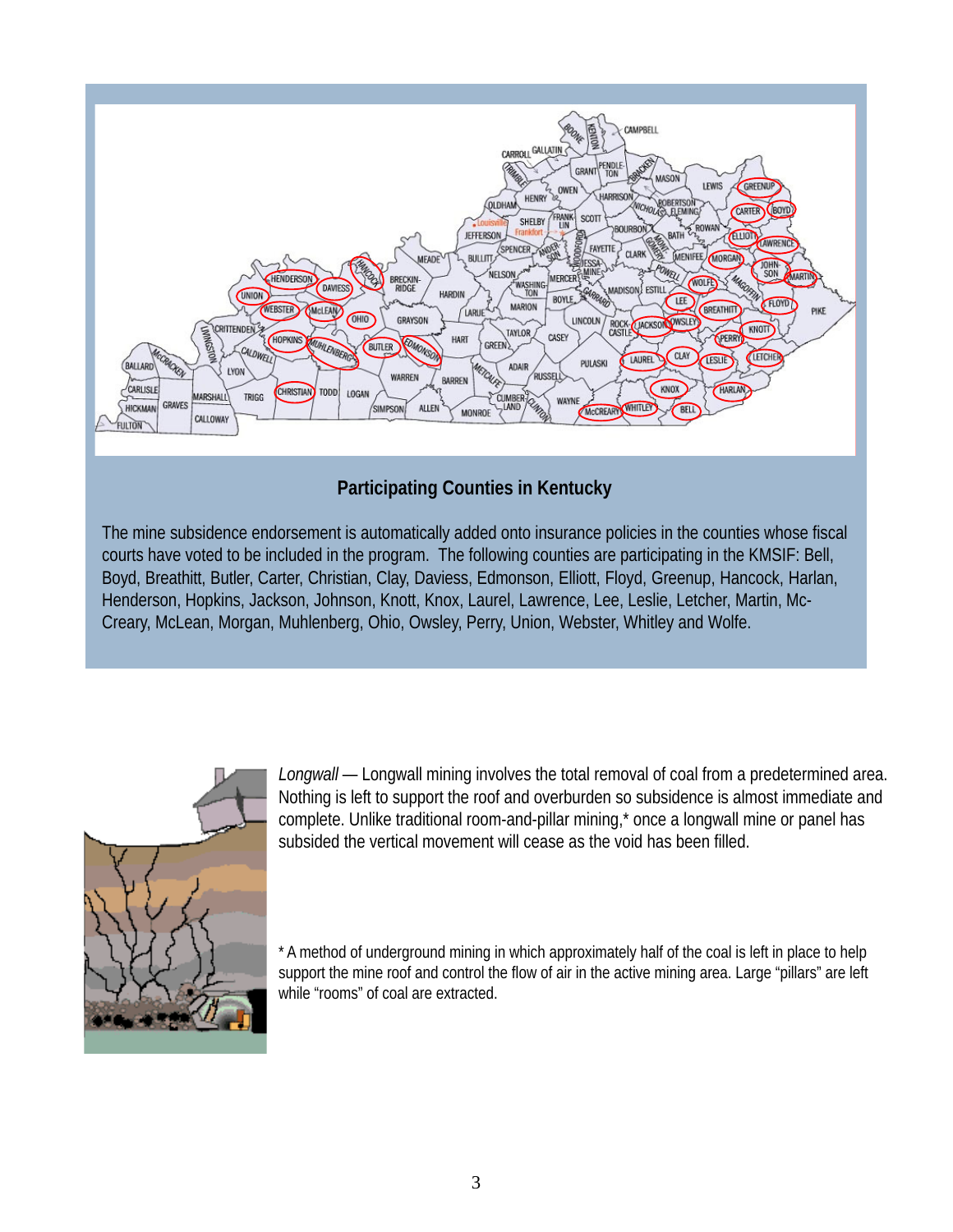# **Common Conditions/Causes Mistaken for Subsidence**

*Swelling and shrinking of moisture sensitive soils* — All soils are sensitive to shrinking and swelling with changes in moisture content to some degree. However, some soils are more sensitive to changes than others. When excessive moisture or extreme drought conditions exist, foundations can be impacted negatively.



Proper guttering and down spouts that direct water away from the foundation are extremely important. Water that is not taken away from any part of the foundation can saturate the soils

around the foundation putting additional pressure on that portion of the foundation. Over time this shrinking and swelling of soils can crack a foundation. In addition, standing water or excessive moisture in a crawl space can weaken soil support for foundations and center beams that will affect structural integrity and appearance.

*Construction Methods* — As mentioned above, proper support for the foundation is extremely important to the stability of a structure and that includes construction techniques. Building methods such as improper footing depth, step footing and building on improperly compacted back-filled soil can cause major problems for a structure.

Building on back-fill soil with poor compaction can allow future settlement of the foundation causing damage to the foundation and the structure. Step footings are prone to cracks beginning at the junction and weakest area of the footing and can radiate into the foundation causing cracks or separation.

For structures with crawl spaces, the depth of the foundation footing is very important. The Kentucky Building Code recommends that the depth of foundation footings be below the frost line or minimum depth of 24 inches. Footings not below the frost line invite freeze-thaw damage -- expansion of the damp soil putting pressure on the foundation when freezing and the release of that pressure when thawing occurs.

# **Typical Signs of Active Coal Mine Subsidence**

If active coal mine subsidence is occurring, **several** of the following problems are likely to emerge within a few days:

- 1) Cracks **suddenly** appear in the foundation, walls or ceilings, and continue to grow.
- 2) Doors and windows stick, jam or break.
- 3) Sections of the structure tilt, and doors swing open or closed.
- 4) Water lines **suddenly** break or pull apart.
- 5) Cracks **suddenly** develop in the ground around the property.
- 6) Popping and cracking sounds **suddenly** are heard inside the structure.

# **Claims Reporting and Investigation**

When property owners suspect that coal mine subsidence is affecting their property, they should immediately get in touch with their insurance agent to report their claim. This is the same method of claim reporting as any other insurance claim (wind, fire, etc.). The insurance company handles the reported claim with a staff or independent adjuster, again, just like a typical wind or fire claim.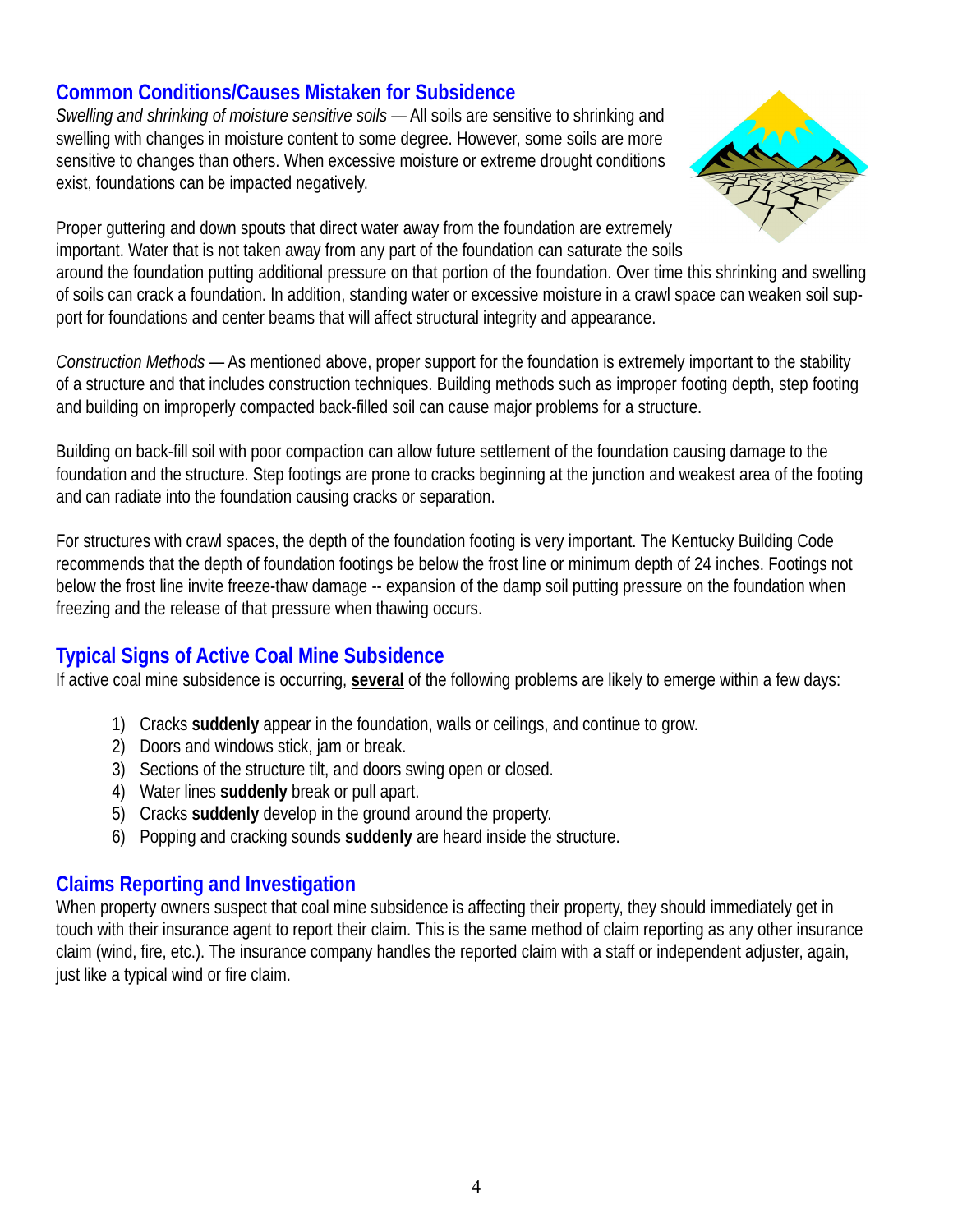

The insurance company assigns the claim to specially trained adjusters to investigate the property. These adjusters closely observe and investigate the property looking for evidence of active coal mine subsidence.

If the adjuster is able to determine factors other than coal mine subsidence are affecting the home and causing damage, the adjuster will explain these findings to the property owner. However, if the adjuster suspects active coal mine subsidence or is not 100 percent certain about what is causing damage, the adjuster will recommend that geotechnical engineers be contacted for further investigation.

The geotechnical engineers and geologists are specially trained to investigate and monitor coal mine subsidence claims. These experts will research known mining history and the area geological information, visit the insured property and check the surrounding vicinity for signs of active coal mine subsidence.

In most claims a precision level survey will be installed to monitor exactly how the property is moving. This survey line will measure movements smaller than the thickness of a dime. Active coal mine subsidence will normally continue to move in a downward fashion for 12 to 24 months after it first begins. Once the coal mine subsidence has ceased, the precise level survey will show a return to normal seasonal movements. If active coal mine subsidence is not affecting the property, the precise level survey line will show normal soils-related movement — slightly down in the dry season and slightly up during the wet season.

A mine subsidence investigation may take much longer to determine the cause of movement than typical insurance claims. When the geotechnical engineers set up a precise level survey line, they need to wait approximately 90 days before returning to measure the amount of movement. Depending on the time of year when an investigation begins, they may have to revisit the property more than once to determine exactly what is occurring and submit a cause and origin report.

# **Claim Payments and Time Involved**

When active coal mine subsidence is determined to be affecting a property, the geotechnical engineers will continue to monitor the movement until the coal mine subsidence movements have ceased. As mentioned previously, this movement can last as long as 12-24 months.

In the meantime, insurance adjusters will return to the property and prepare an estimate of damages. Once completed, the actual cash value (ACV) amount of the estimate, which involves minor depreciation, will be paid to the insured under the insurance policy terms. Repairs *are not* recommended until the active coal mine subsidence movement has ceased.

When the movement has ceased, the adjuster will return to determine if further damage has occurred. If additional damage has occurred, a new estimate will be prepared for a supplemental payment for the new damages. Again, this is an actual cash value payment. After permanent repairs have been completed and inspected by an insurance adjuster, any difference between the ACV payment(s) and the replacement cost estimate will be paid to the insured.